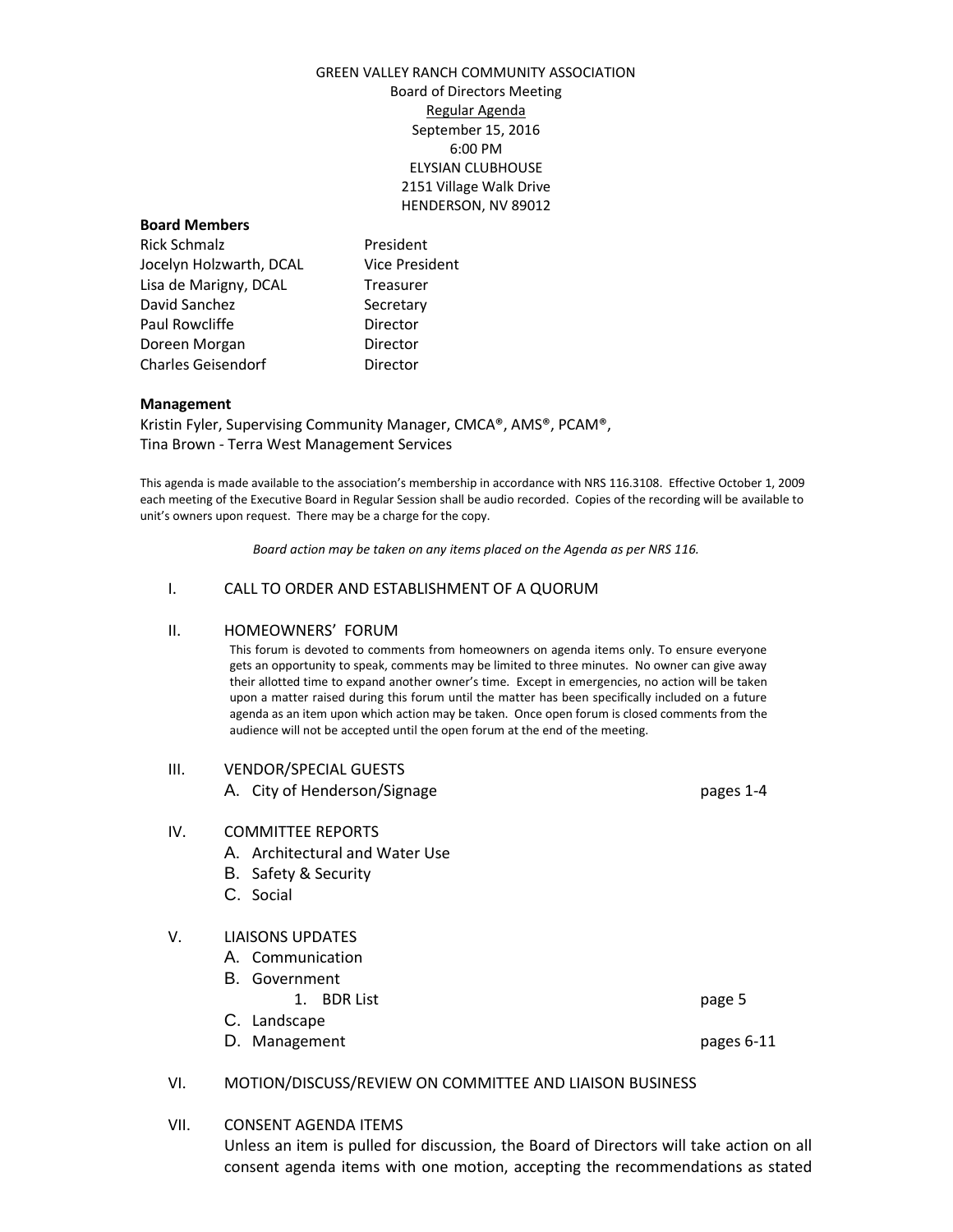on the agenda item. To pull an item for discussion, please notify the Board President before action is taken on the consent agenda items.

| А. | Approval of Minutes - August 18, 2016       | pages 12-16 |
|----|---------------------------------------------|-------------|
| В. | 2015 Approved Landscape Proposals Report    | page 17     |
|    | C. 2016 Approved Landscape Proposals Report | pages 18-19 |
|    | D. Acceptance of Financials - July 2016     | pages 20-25 |
|    | E. Review of Litigation Disclosure          | pages 26-31 |
|    | F. Next Meeting - October 20 2016           |             |
|    | G. Annual Calendar – Draft                  | pages 32-33 |
|    | H. Priorities/Goals                         | page 34     |
| L. | Election/Budget Calendar                    | page 35     |
| J. | Reserve Expense Report up to 6.16.16        | pages 36-39 |
| Κ. | Reserve Expense Report current              | pages 40-41 |
| L. | 2015 Reserve Projects moved to 2016         | page 42     |
|    | M. 2016 Pending Reserve Projects            | page 43     |
|    | N. 2017 Reserve Projects                    | page 44-45  |

- VIII. Open Sealed Bids Motion/Discuss/Review to approve management to open sealed bids
- IX. FINANCIAL

A. Treasurers Report

# X. UNFINISHED BUSINESS

|     |                     | A. Park furniture for Summit Ridge Park - Motion/Discuss/Review to              |                  |  |  |
|-----|---------------------|---------------------------------------------------------------------------------|------------------|--|--|
|     |                     | approve/deny/postpone the replacement of park furniture                         | page 46          |  |  |
|     |                     | Park Pro - \$8,097.95<br>1.                                                     | pages 47-68      |  |  |
|     |                     | GB Group - \$1,149<br>2.                                                        | pages 69-73      |  |  |
|     |                     | Green Living - \$11,876<br>3.                                                   | pages 74-80      |  |  |
|     |                     | B. Josh Stevens Park Playground and surface - Motion/Discuss/Review to          |                  |  |  |
|     |                     | approve/deny/postpone the replacement of the playground equipment and           |                  |  |  |
|     |                     | padding                                                                         | page 81          |  |  |
|     |                     | Park Pro - \$90,585.06<br>1.                                                    | pages 82-93      |  |  |
|     |                     | 2. Green Living - \$90,730 or \$74,646                                          | pages 94-100     |  |  |
|     |                     | C. 2017 Budget - Motion/Discuss/Review to approve/deny/postpone the 2017        |                  |  |  |
|     |                     | budget                                                                          | pages 101-105    |  |  |
|     |                     |                                                                                 |                  |  |  |
| XI. | <b>NEW BUSINESS</b> |                                                                                 |                  |  |  |
|     |                     | A. Holiday Lights - Motion/Discuss/Review to approve/deny/postpone the          |                  |  |  |
|     |                     | installation of holiday lights and purchase of lights                           |                  |  |  |
|     |                     | Installation<br>$\mathbf{1}$ .                                                  | bring to meeting |  |  |
|     |                     | Lights<br>2.                                                                    | page 106         |  |  |
|     |                     | B. Installation of Rock at Strawberry Hill Park - Motion/Discuss/Review to      |                  |  |  |
|     |                     | approve/deny/postpone the proposal to install rock at the location of the palms |                  |  |  |
|     |                     | in the amount of \$2,750                                                        | page 107         |  |  |
|     |                     | C. Pillar caps and block walls-Motion/Discuss/Review to approve/deny/postpone   |                  |  |  |
|     |                     | the Intertex proposal to repair the walls and pillar caps                       | pages 108-112    |  |  |
|     |                     | D. RFP for Tree Maintenance Contract - Motion/Discuss/Review to                 |                  |  |  |
|     |                     | approve/deny/postpone the RFP for the Tree Maintenance                          | pages 113-132    |  |  |
|     |                     | E. Camelback Park concrete work - Motion/Discuss/Review to                      |                  |  |  |
|     |                     | approve/deny/postpone for concrete work for Camelback Park in amount of         |                  |  |  |
|     |                     | \$4,170                                                                         | pages 133-134    |  |  |